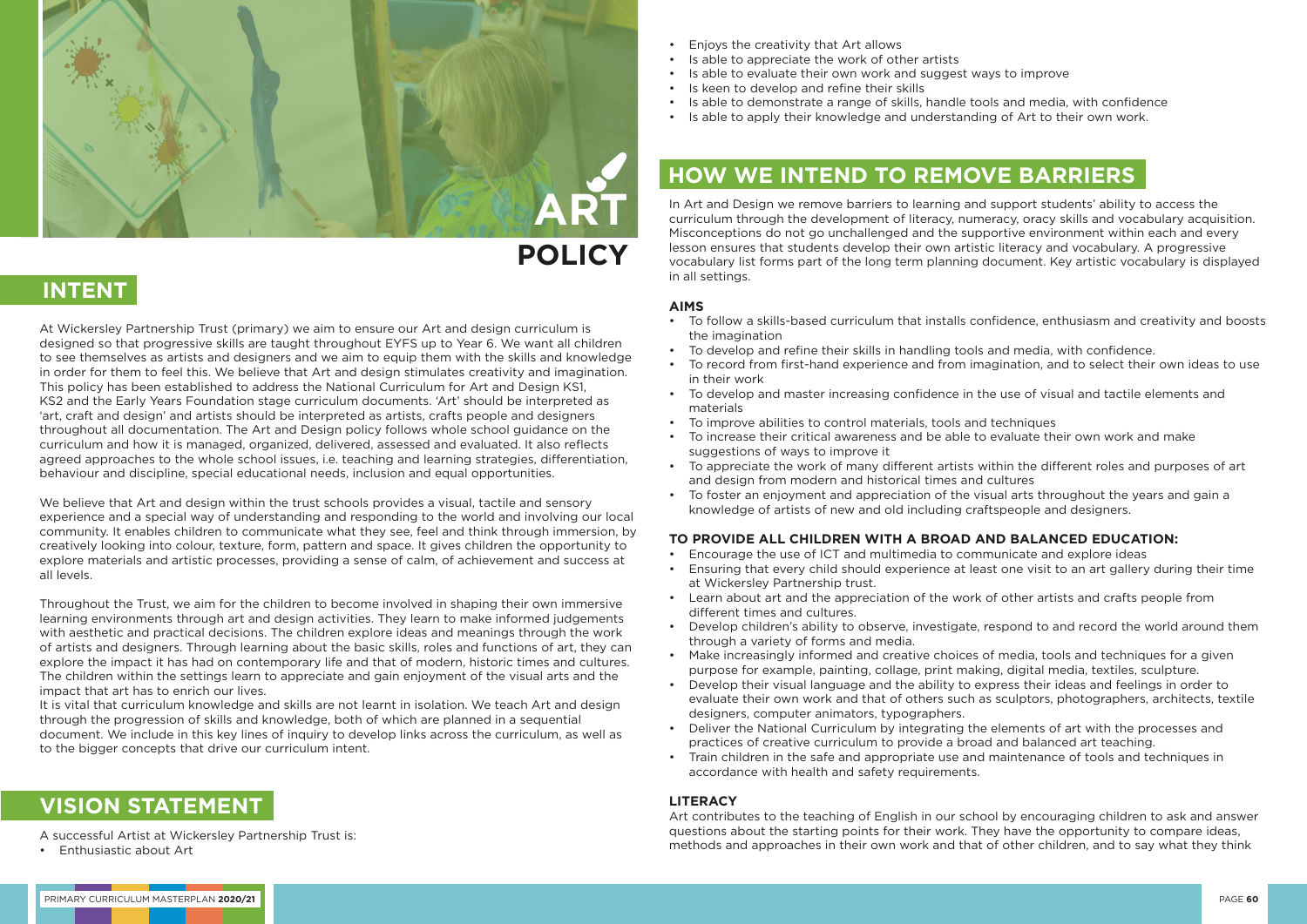

and feel about them.

#### **NUMERACY**

Art contributes to the teaching of mathematics in our settings by giving opportunities to develop the children's understanding of shape and space through work in two and three dimensions.

#### **ORACY**

In order to develop their oracy within a subject specific context pupils are given opportunities to talk about their learning. Staff challenge the use of skills and artist related language and will direct pupils towards the correct terminology when appropriate.

#### **VOCABULARY**

Students are introduced to key subject specific vocabulary and have regular opportunities to reinforce their understanding. Key Art and design vocabulary is highlighted to the pupils and pupils are guided to use this in their work. Key Art vocabulary is displayed in all classrooms.

#### **PERSONAL, SOCIAL AND HEALTH EDUCATION (PSHE) AND CITIZENSHIP**

Art feeds into the teaching of some elements of personal, social and health education and citizenship. The children discuss how they feel about their own work and the methods and approaches used by others.

#### **SPIRITUAL, MORAL, SOCIAL AND CULTURAL DEVELOPMENT**

The teaching of art offers opportunities to support the social development of our children through the way we expect them to work with each other in lessons. Groupings allow children to work together and give them the chance to discuss their ideas and feelings about their own work and the work of others. Their work in general helps them to develop a respect for the abilities of other children and encourages them to collaborate and co-operate across a range of activities and experiences. The children learn to respect and work with each other and with adults, thus developing a better understanding of themselves. They also develop an understanding of different times and cultures through their work on famous artists, designers and craftspeople. How we develop skills for learning

#### **FOUNDATION STAGE**

The EYFS framework is structured very differently to the national curriculum as it is organised across seven areas of learning rather than subject areas. The children's learning experiences includes art, music, dance, role-play and imaginative play. The range of experience encourages children to make connections between one area of learning and another and so extends their understanding.

Expressive art and design. Exploring and Using Media and Materials. EYFS children should be taught:

30-50 months

- To explore colour and how colours can be changed.
- To understand that they can use lines to enclose a space and then begin to use these shapes to represent objects.
- To begin to be interested in and describe the texture of things

#### 40-60 months

- To explore what happens when they mix colours.
- To experiment to create different textures.
- To understand that different media can be combined to create new effects.
- To manipulate materials to achieve a planned effect.
- To construct with a purpose in mind, using a variety of resources.
- To use simple tools and techniques competently and appropriately.
- To select the appropriate resources and adapt work where necessary.
- To select tools and techniques needed to shape, assemble and join materials they are using.

#### ELG Creating with Materials

Children at the expected level will:

- Draw and paint using a range of materials, tools and techniques, experimenting with colour, design, texture, form and function
- Share their creations explaining the process they have used

#### Being Imaginative.

30-50 months

- To develop a preference for forms of expression.
- To notice what adults do imitating what is observed and then doing it spontaneously when the adult is not there.
- To capture experiences and responses with a range of media, such as music, dance and paint and other materials or words.
- $40 60$  months
- To create simple representations of events, people and objects.
- To choose particular colours to use for a purpose.

#### **KEY STAGE 1**

Pupils should be taught:

- To use a range of materials creatively to design and make products.
- To use drawing, painting and sculpture to develop and share their ideas, experiences and imagination.
- To develop a wide range of art and design techniques in using colour, pattern, texture, line, shape, form and space.
- About the work of a range of artists, craft makers and designers, describing the differences and similarities between different practices and disciplines, and making links to their own work.

#### **KEY STAGE 2**

Pupils should be taught

- To develop their techniques, including their control and their use of materials, with creativity, experimentation and an increasing awareness of different kinds of art, craft and design.
- To create sketch books to record their observations and use them to review and revisit ideas.
- To improve their mastery of art and design techniques, including drawing, painting and sculpture with a range of materials [for example, pencil, charcoal, paint, clay]
- About great artists, architects and designers in history.

In Art and Design our curriculum intent embodies that of the school. We are committed to ensuring students are exposed to the wider world context in order to develop them as well rounded individuals. Our curriculum demands independence, resilience and responsibility in line with SCHOOL Way. The Trust schools use a variety of teaching and learning styles in art and design lessons. Our main aim is to develop the children's knowledge of basic skills needed to develop in art and design.

With this, the trust aims for our schools to ensure that we encourage the fluidity of a full curriculum approach to art and design by exploring and developing ideas, critiquing and evaluating, to develop and progress the learning. We do this, through a mixture of whole-class teaching and individual/

### **NATIONAL CURRICULUM CONTENT**

# **HOW WE FOSTER PERSONAL ATTRIBUTES**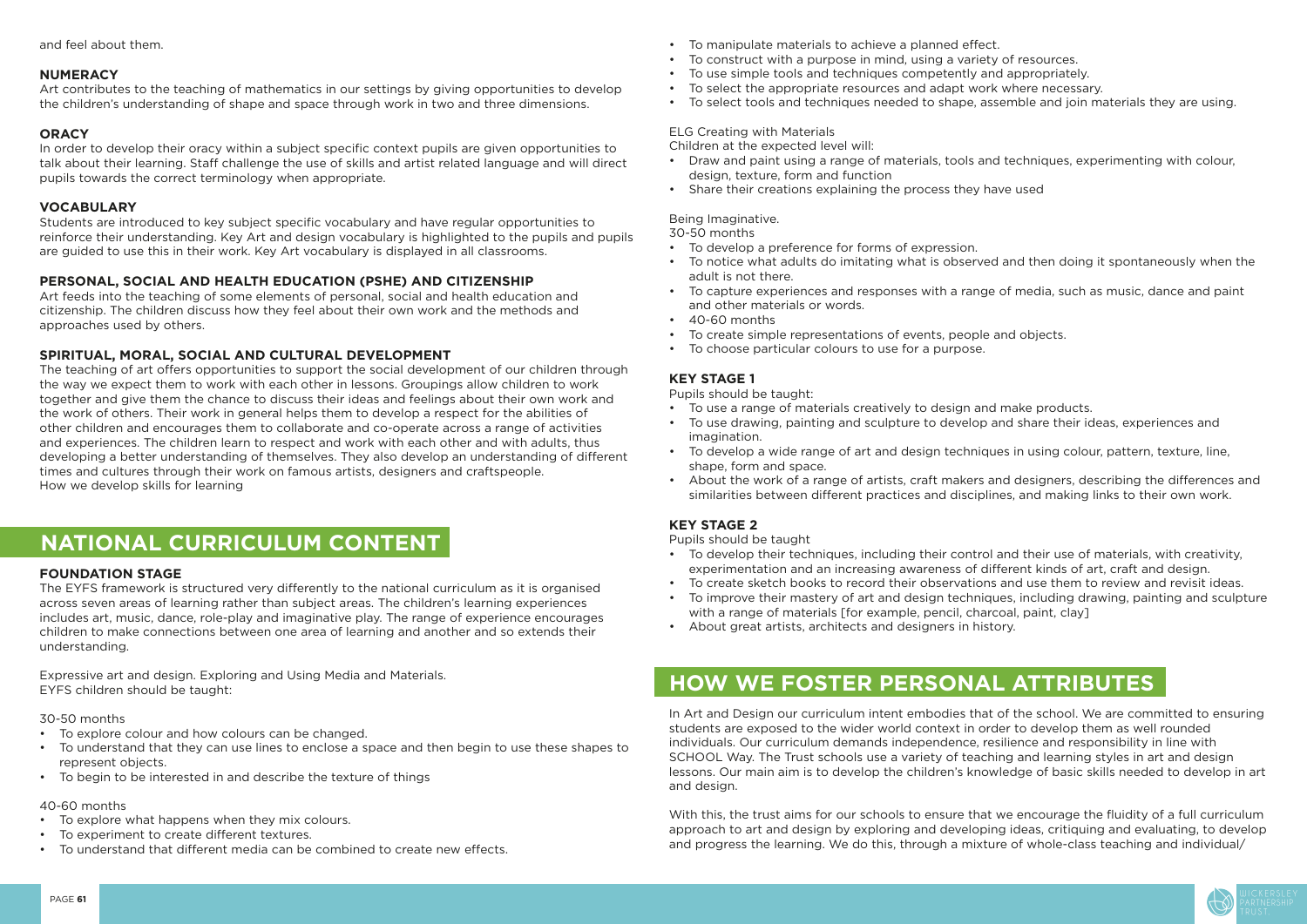group activities. Teachers should draw attention to good examples of individual performance as models for the other children. As well as working alongside children to give critique and steps forward towards success. We encourage children to evaluate their own ideas and methods, and the work of others, and say what they think and feel about them. We give children the opportunity within lessons to work on their own and collaborate with others, on projects in two and three dimensions and on different scales. Children also have the opportunity to use a wide range of highquality materials and resources, including ICT.

The Art curriculum is conscious of the learning and participation of all students. Teaching is planned with this in mind and any extra support should be provided to pupils if they need it. We aim to provide suitable learning opportunities regardless of gender, ethnicity or home background. Regular assessment of pupil needs and understanding plays a vital role here as does the provision of appropriate resources. The Internet and our IWB offer a wealth of materials that can be matched to suit individual or group needs, enabling all pupils to develop their skills and understanding.

Within the trust we recognise the fact that we have children of differing ability in all our classes, and so we provide suitable learning opportunities for all children by matching the challenge of the task to the ability of the child. We achieve this through a range of strategies:

- Setting common tasks that are open-ended and can have a variety of responses; Use a variety of approaches that are matched to the activity and the ability of the children.
- Setting tasks of increasing difficulty where not all children complete all tasks;
- Grouping children by ability and setting different tasks for each group;
- Providing a range of challenges with different resources;
- Using additional adults to support the work of individual children or small groups. Special Educational needs children need to be catered for in the planning of the program to support all children to have their confidence and their self-esteem raised.
- Children must be given the opportunity to examine exhibits, artefacts, historical buildings of interest.
- Clearly identify whether the art activities are exclusively art, or whether they are applying skills through one or more aspects of the wider curriculum, as in topic work. When children are undertaking activities that are directly related to another element of the curriculum, they should be aware that the session is an art investigation and that they are therefore, focusing upon art skills.
- Clear links between art and design technology provide opportunity to develop the children's ICT. capabilities.
- Ensure s that issues of Health and Safety are always addressed in the planning and delivery of the art curriculum.
- The planned program must encourage the children's development of personal and social skills, be fully inclusive and give equal opportunities for pupils to access learning.
- Children must be encouraged to work individually, in pairs, small groups and as a whole class when required.

- To stimulate interest in a theme
- To introduce, summarise or reinforce knowledge and skills
- To celebrate children's work.

The Art curriculum lead and individual school teams are responsible for ensuring that both Art and DT are well planned and link to the topics being covered for each half term. This will ensure equal distribution of Art and DT and progression in the skills of pupils being developed. The art subject leaders are encouraged to keep evidence of the children's work in a portfolio. This demonstrates what the expected level of achievement is in art and design in each year of the school. The staff meet regularly to review and celebrate individual evidence of children's work.

The monitoring of the standards of children's work and of the quality of teaching in art is the

responsibility of the art leader. The work of the subject leader also involves supporting colleagues in the teaching of art, being informed about current developments in the subject, and providing a strategic lead and direction for the subject in the school. The art subject leader gives the Head Teacher and Governors an annual summary report in which together they will evaluate the strengths and weaknesses in the subject, and indicates areas for further improvement.

Teachers analyse pupil's progress against the cross curricular skills ladders at the end of each school year to complete the annual report to parents. Teachers will carry out informal ongoing assessment to ensure continuity, progression and achievement in Art. A summative assessment of children's progress in Art over the year is provided in their end of year report. Along with this, a collection of work and sketchbooks, which is carried through into the next academic year, shows children's achievement in art. Staff will also be encouraged to record photographic evidence of pupils work in sketchbooks.

#### **SKETCHBOOKS**

Sketchbooks are used in EYFS through to Year 6 to regularly record, collect and explore ideas and images and other information relevant to current and ongoing work. The sketchbook is an essential and personal record although teachers will teach children when it is appropriate to use them and for what purposes, including reviewing the contents to ensure the purpose of the sketchbook at frequent intervals. All year groups use a sketchbook that is similar in format.

The contents of the sketchbook could include:

- A record of what has been seen
- Preparatory studies for further work
- The development of ideas for further study
- A record a basic skills development
- Photograph and other illustrative material to support ongoing work
- Colour schemes and trials
- A record of observations seen outside the classroom which will be used a reference material for further work, for example on a school visit, packaging, advertisements, posters, photographs
- Details of something that will be drawn or painted in entirety
- ICT prints and image manipulations

#### **DISPLAYS**

Wickersley partnership trust aims for the learning environment are:

- To value and enhance children's work
- Reflect the vision and aims of the school towards excellence
- To celebrate achievement
- To increase children's self-esteem and pride in their work
- To motivate children by setting high standards to which they can aspire
- To create a stimulating teaching and learning environment
- To encourage aesthetic awareness and a positive attitude to our school environment
- To arouse curiosity, pose questions and stimulate enquiry
- To reflect and value different levels of achievement and cultural backgrounds
- To inform and inspire parents, carers, governors, teachers and visitors to the school.

Individual teachers are responsible for the learning environment within their own classroom and designated areas.

A display should always have one or more of these specific purposes in mind:

Displays should include:

### **HOW WE INTEND TO ENRICH STUDENT EXPERIENCES AND BROADEN THE HORIZONS OF STUDENTS**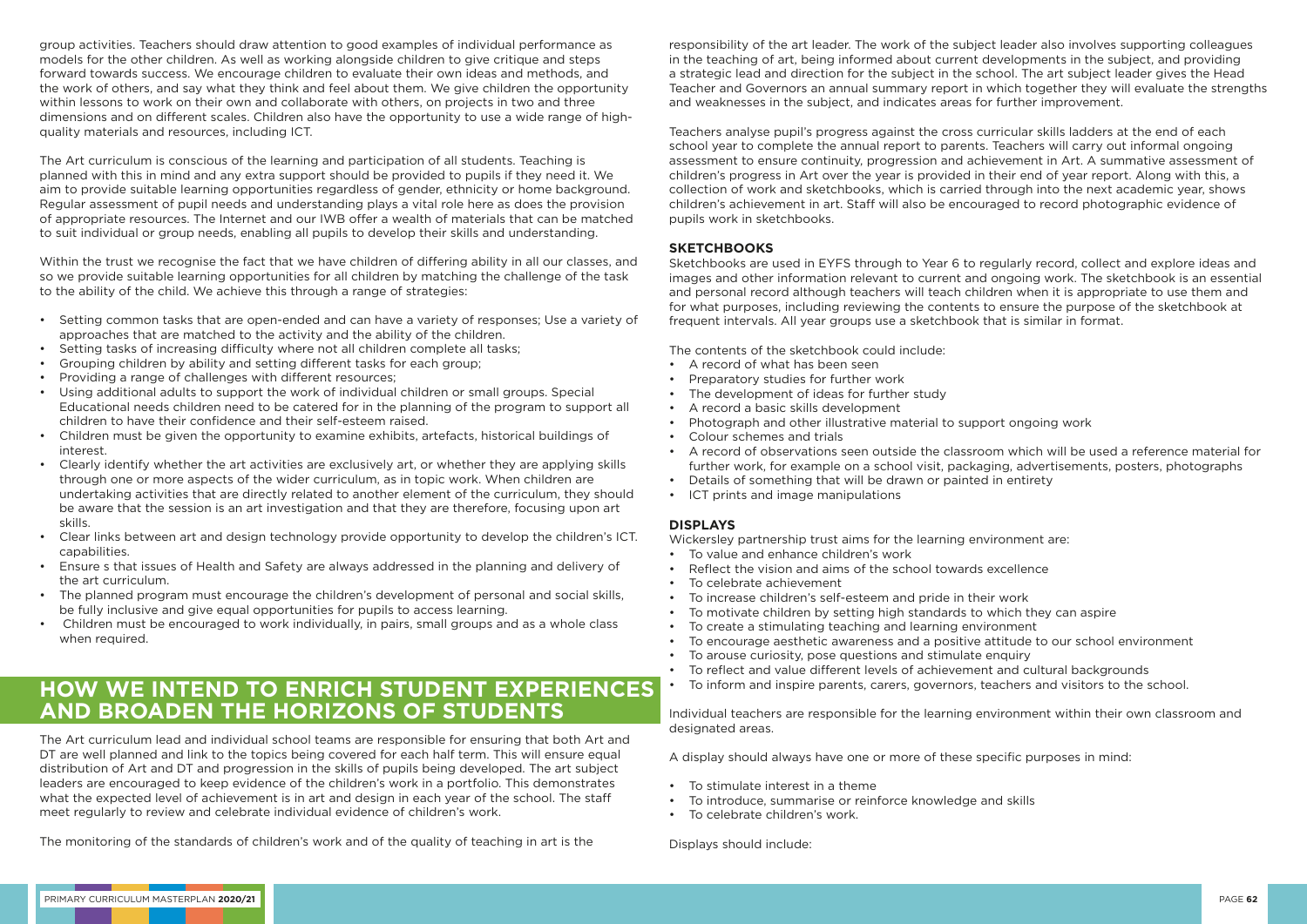

- Information (pictures, reference materials, word banks, etc to encourage interaction and enquiry)
- A clear title and brief summary about the learning.
- Process evidence (stimulus material, evidence of the work's evolution)
- Outcomes (final results).
- Captions and questions to engage the audience about the learning
- Clear labels and headings to indicate the title of the work and which subject or topics it is related to
- Information about the process involved
- The year group of the children (when outside the individual classrooms).

#### **ICT**

The ICT team ensure that the computers in school have a range of graphic software, including 'paint', Tux paint, clip art facilities, with access of a scanner and a digital camera, ipads and notebooks. Schools have full Internet access that can be used to find images for our artwork, with appropriate supervision and parental consent. ICT is incorporated within the art curriculum wherever relevant. Every classroom has an Interactive White Board and will be used to model and demonstrate art programs. It also has many other uses, such as: showing photographs of school trips or artefacts, scanning and showing examples of children's work.

#### **EXTRA-CURRICULAR ACTIVITIES IN ART AND DESIGN.**

The Trust is fully committed to providing quality study to support experiences for all pupils aged 6 and over, outside the classroom and directed teaching time. Each term a varied menu of clubs, workshops and activities are offered which include art and design. The whole ability range is catered for within this extra-curricular provision from children with Special Educational Needs to those who are more able.

#### **RESOURCES**

The Art budget is now ……. and is available for purchasing materials. These materials are distributed among the year group leaders for their classes. Budget information and resource needs are reviewed on a yearly basis.

Resources include: -

- We provide a list of equipment needs to ensure all schools have access to quality resources.
- We have a bank of resources to go alongside our cross-curricular History and Geography art projects and have access to borrowing artefacts for projects from the community of schools.
- We use the local environment for visual stimulus and for observational drawing work, for example the school grounds (buildings, trees, plants, flowers, insects) the surrounding houses, shops and local landmarks.
- We use visitors and visits, trips outside the local area as an opportunity to use as starting points for children's work.
- The school library has a wide range of books for both teachers and pupils to refer to and use in the classroom to support their work.